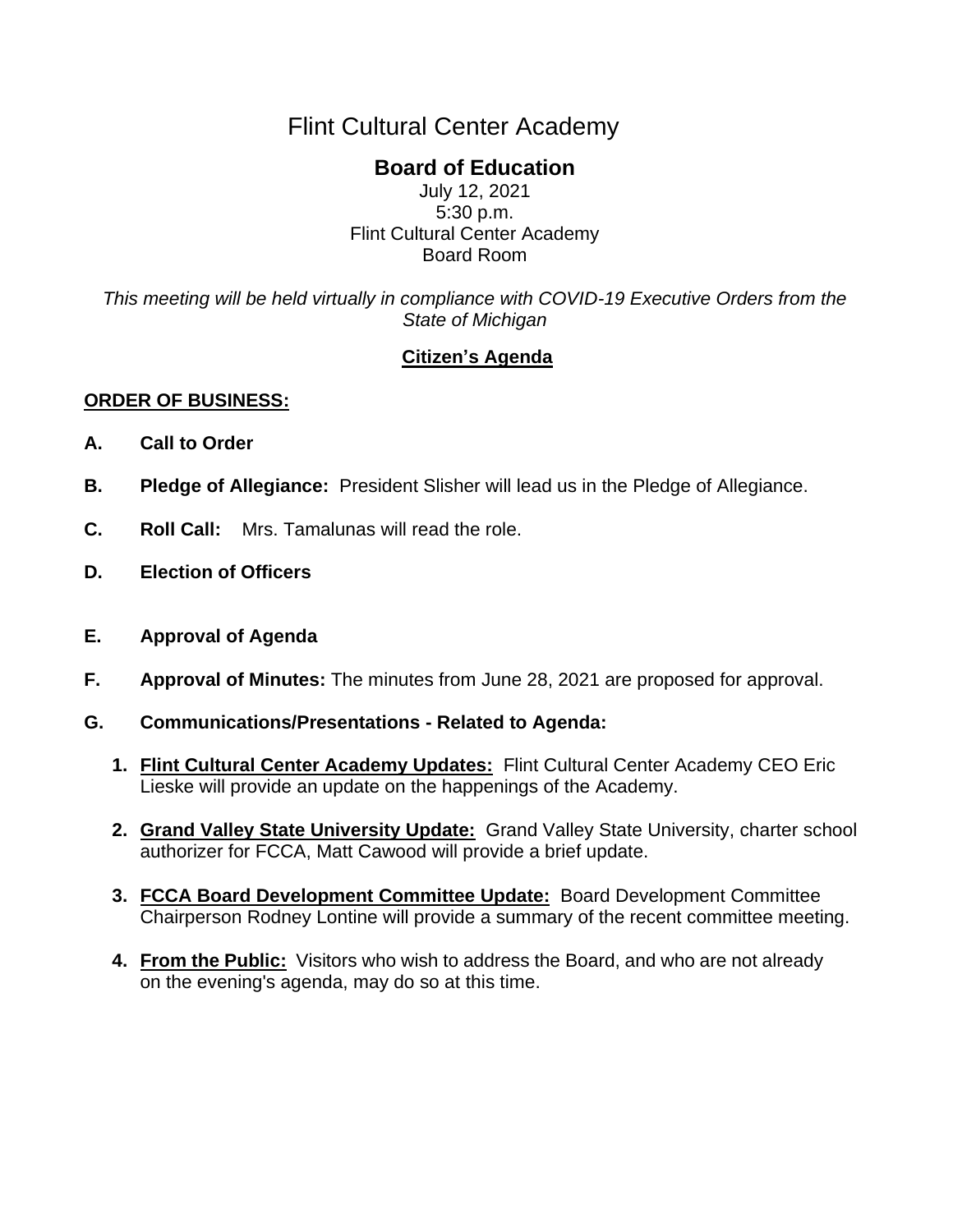*Individuals wishing to address the Board of Directors during the public comment period of this meeting are requested to sign in before the start of the meeting. Public comment is limited to no more than three (3) minutes per individual comment and thirty (30) minutes total. The Board will not verbally respond to public comments but may follow up in the most appropriate and time-effective manner. In general, issues raised by speakers will be referred to the CEO for investigation, study, and recommendation or designated as a future agenda item for board consideration.*

**5. Correspondence:** Mrs. Tamalunas will read correspondence for the Board which has been received in the past month.

#### **H.Action Items:**

#### **1.Reports, Recommendations, Resolutions:**

- **a. Approval of Flint Cultural Center Academy Board Meeting Dates & Times**
- **b. Approval of Posting Location for Calendar and Board Meeting Notices**
- **c. Approval of Depository**
- **d. Adoption of Designating Principal Print Media Source**
- **e. Authorized Signatures:**
- **f. Adoption Authorizing the Chief Executive Officer and/or Other Personnel Authorized to Negotiate and Implement Contracts with Service Providers (vendors):**
- **g. Adoption of Calendar for Regularly Scheduled Board Meeting Dates and Times:**
- **h. Approval of the 2021-2022 School Year Calendar**
- **i. Appointment of Title IX, Freedom of Information, and Civil Rights Coordinators:**
- **j. Appointment of Freedom of Information Officer:**
- **k. Reappointment and Appointment of Legal Counsel:**
- **l. Reappointment of External Auditor.**
- **m. Approval of Courses/Curriculum.**